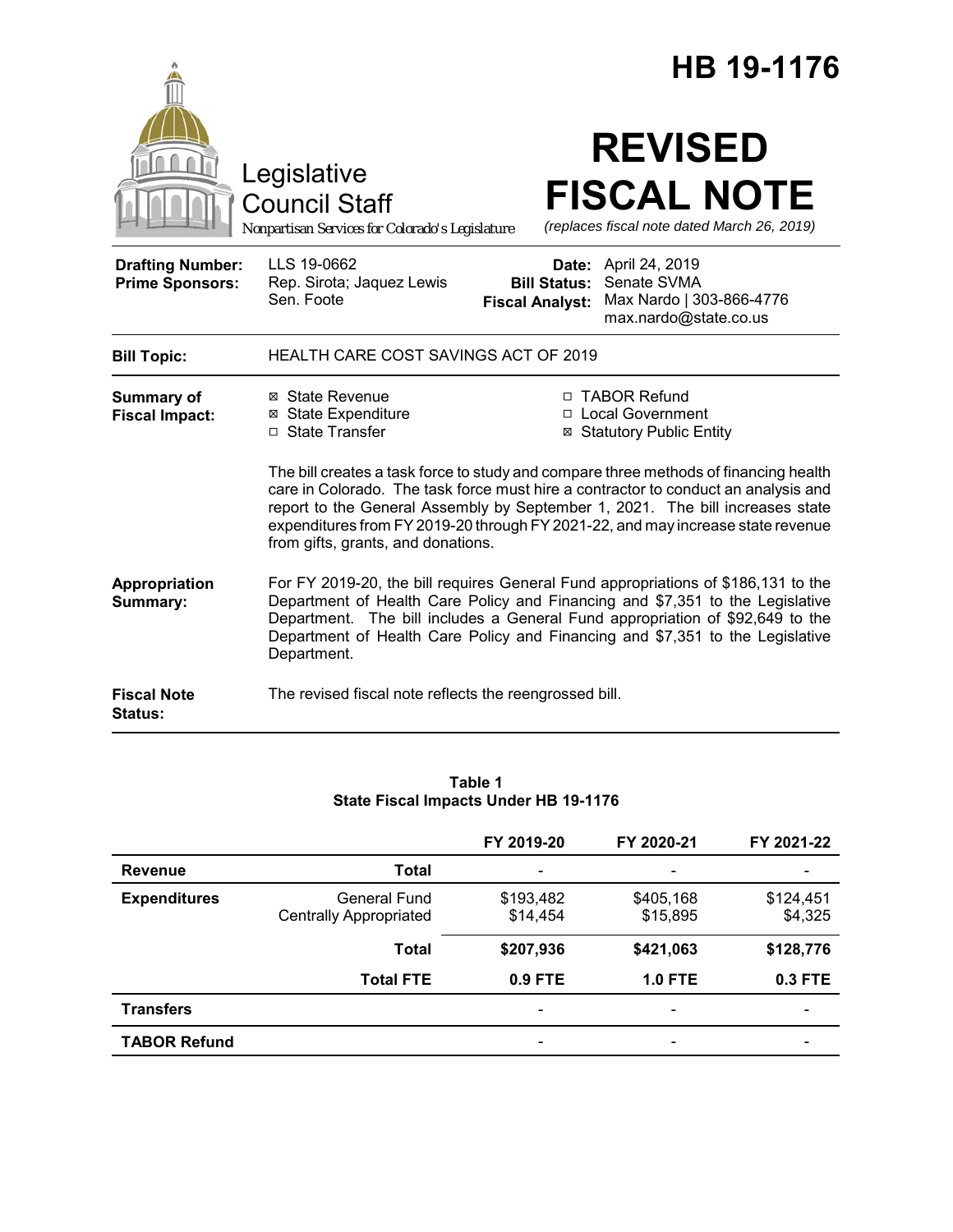April 24, 2019

# **Summary of Legislation**

The bill creates the Health Care Cost Analysis Task Force in the Department of Health Care Policy and Financing (HCPF) to analyze and compare methods of financing health care in Colorado. The task force consists of 17 members, as specified by the bill, including legislators, gubernatorial appointees, and executive branch officials. The task force must select a contract analyst to provide a detailed analysis of the following health care financing systems:

- the current Colorado health care financing system;
- a multi-payer universal health care system in which all residents of Colorado are covered under a plan with a mandated set of benefits that is publicly and privately funded and also paid for by employer and employee contributions; and
- a publicly financed and privately delivered universal health care system that directly compensates providers;

Before preparing the analysis, the analyst must host at least three stakeholder meetings to determine the methodology to be used in the study. The analysis must model funding systems for each system studied, including options financed with General Fund, federal funds, and various state taxes, as listed by the bill. Among other things, each analysis may include:

- the first, second, fifth, and tenth year costs;
- the number of uninsured, underinsured, and at-risk insured individuals;
- health expenditures by payer, including coinsurance, deductibles, and copayments;
- analyses of provider payments and rates;
- modeling of potential funding systems;
- a description of how the system provides certain health services, as listed in the bill; and
- a review of existing literature regarding the certain collateral costs to society of high health care costs.

The actions required by the bill are to be completed by the dates listed as follows:

- September 1, 2019, the members of the task force will be appointed;
- October 1, 2019, the task force will issue a competitive solicitation to select an analyst;
- January 1, 2021, the task force will submit a preliminary report to the General Assembly outlining the analyst's methodology for the study; and
- September 1, 2021, the task force will deliver to the General Assembly a final report of the task force's findings received from the analyst.

Task force members may be reimbursed for expenses incurred in performing their duties. The task force is repealed September 1, 2022.

### **State Revenue**

HCPF and the task force may utilize gifts, grants, or donations for the purposes of the study. No revenue source has been identified at this time. Gifts, grants, and donations are not subject to TABOR.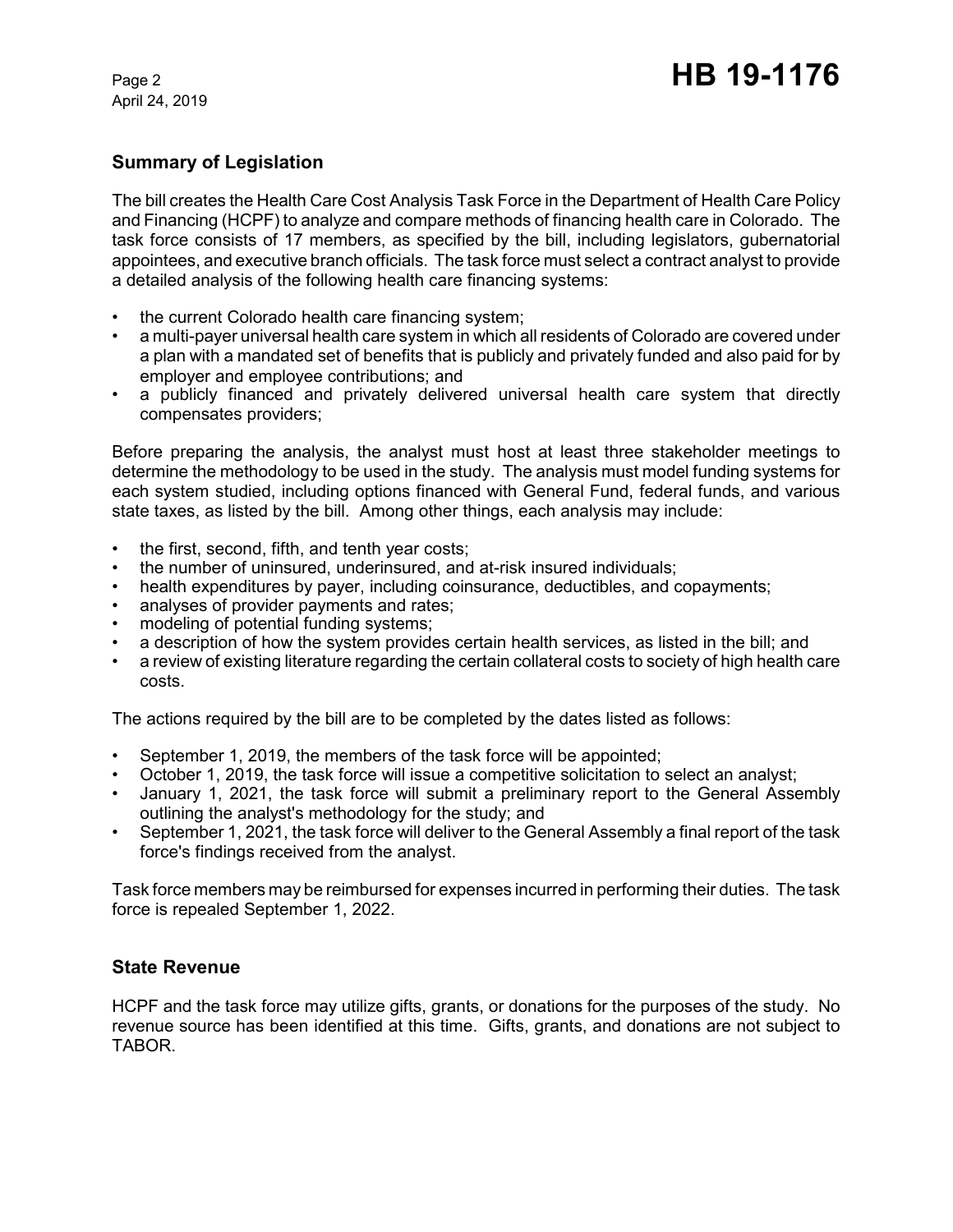# **State Expenditures**

This bill will increase state General Fund expenditures by \$207,936 and 0.9 FTE in FY 2019-20, \$421,063 and 1.0 FTE in FY 2020-21, and \$128,776 and 0.3 FTE in FY 2021-22. These costs are shown in Table 2 and described below.

| <b>Cost Components</b>                             | FY 2019-20 | FY 2020-21 | FY 2021-22 |
|----------------------------------------------------|------------|------------|------------|
| Dept. of Health Care Policy and Financing          |            |            |            |
| <b>Personal Services</b>                           | \$70,278   | \$76,667   | \$19,166   |
| Operating Expenses and Capital Outlay Costs        | \$5,653    | \$950      | \$285      |
| Task Force Reimbursement - non-legislative members | \$5,200    | \$5,200    |            |
| <b>Contract Analyst</b>                            | \$105,000  | \$315,000  | \$105,000  |
| Centrally Appropriated Costs*                      | \$14,137   | \$15,578   | \$4,325    |
| FTE - Personal Services                            | $0.9$ FTE  | $1.0$ FTE  | $0.3$ FTE  |
| <b>HCPF (Subtotal)</b>                             | \$200,268  | \$413,395  | \$128,776  |
| <b>Legislative Department</b>                      |            |            |            |
| Legislator Per Diem and Reimbursement              | \$7,351    | \$7,351    |            |
| Centrally Appropriated Costs*                      | \$317      | \$317      |            |
| Legislative Department (Subtotal)                  | \$7,668    | \$7,668    |            |
| Total                                              | \$207,936  | \$421,063  | \$128,776  |
| <b>Total FTE</b>                                   | $0.9$ FTE  | $1.0$ FTE  | 0.3 FTE    |

#### **Table 2 Expenditures Under HB 19-1176**

 *\* Centrally appropriated costs are not included in the bill's appropriation.*

**Assumptions.** While the bill specifies a list of components that may be included in the analysis, it requires the analyst to perform the analysis to the extent feasible within the appropriation and gifts, grants, and donations, as prioritized by the task force. The costs presented in this fiscal note are an estimate of what is necessary to complete all components of the analysis.

**Health Care Policy and Financing.** The task force is housed within HCPF. Costs will include a contract analyst, staff support for the task force and analyst, and reimbursements for members of the task force.

*Contract analyst.* The bill requires a contract analyst to prepare a detailed analysis of at least three health care financing models. The bill specifies certain components that each analysis may contain. Based on recent health care studies of comparable scope, the fiscal note estimates that the final report will require up to 3,000 hours of consulting at a rate of \$175 per hour (up to \$525,000). Work will begin in FY 2019-20 after the task force is assembled and conclude in FY 2021-22 when the final report is submitted to the General Assembly. It is assumed that the majority (60 percent) of contractor costs will be incurred in FY 2020-21, as shown in Table 2. The hourly cost is a blended rate consisting of a team of contract staff that include a project manager, actuary, research analyst, and business analyst. The analyst is required to host at least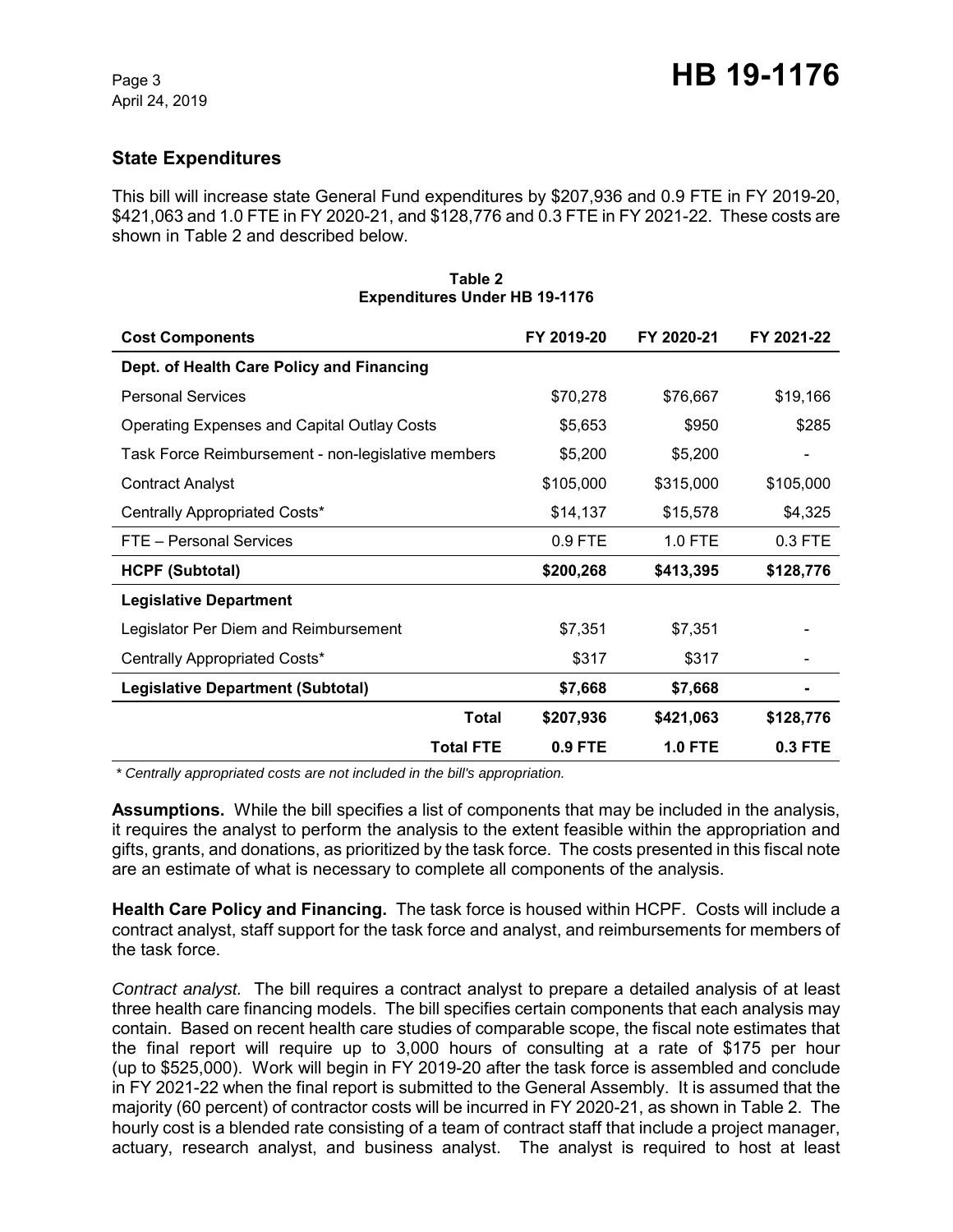three stakeholder meetings to determine a methodology to be used in the study; the fiscal note assumes that these meetings and the methodology report can be accomplished within the total allocation of contractor hours and with support from staff hired for this project.

*Staffing.* The task force will require staff in order to support the contract analyst and coordinate the activity of the task force. This work will include assisting in the procurement of a contract analyst, facilitating task force meetings, responding to the analyst's data inquiries, providing information about the state's current health care financing system, and preparing two reports for the General Assembly. This work can be accomplished with 1.0 FTE, prorated to reflect the General Fund paydate shift in FY 2019-20 and a quarter year impact in FY 2021-22.

*Task force reimbursements.* The fiscal note assumes that the task force will meet approximately 8 times per year in FY 2019-20 and FY 2021-21. The 13 non-legislative members of the task force will be reimbursed for travel, lodging, and meals at an estimated \$400 each per year, for a total of \$5,200 each year.

**Legislative Department.** Members of the General Assembly will receive a per diem of \$110.73 and will be reimbursed for travel costs of \$119 per meeting. Estimated reimbursements total \$7,351 per year.

**Other state agencies.** The task force will include the Executive Directors of the Department of Human Services, Public Health and Environment, and HCPF, and the Commissioner of Insurance in the Department of Regulatory Agencies, or their designees. Reimbursements will be financed by HCPF. The fiscal note assumes that any other expenditures related to participation in the task force will be minimal.

**Centrally appropriated costs.** Pursuant to a Joint Budget Committee policy, certain costs associated with this bill are addressed through the annual budget process and centrally appropriated in the Long Bill or supplemental appropriations bills, rather than in this bill. These costs, which include employee insurance and supplemental employee retirement payments, are estimated to be \$14,454 in FY 2019-20, \$15,895 in FY 2020-21, and \$4,325 in FY 2021-22.

### **Statutory Public Entity**

The CEO of the Connect for Health Colorado, the state's health benefit exchange, or their designee, will serve on the task force. As with state agencies, it is assumed that any workload or cost for this purpose will be minimal.

### **Effective Date**

The bill takes effect upon signature of the Governor, or upon becoming law without his signature.